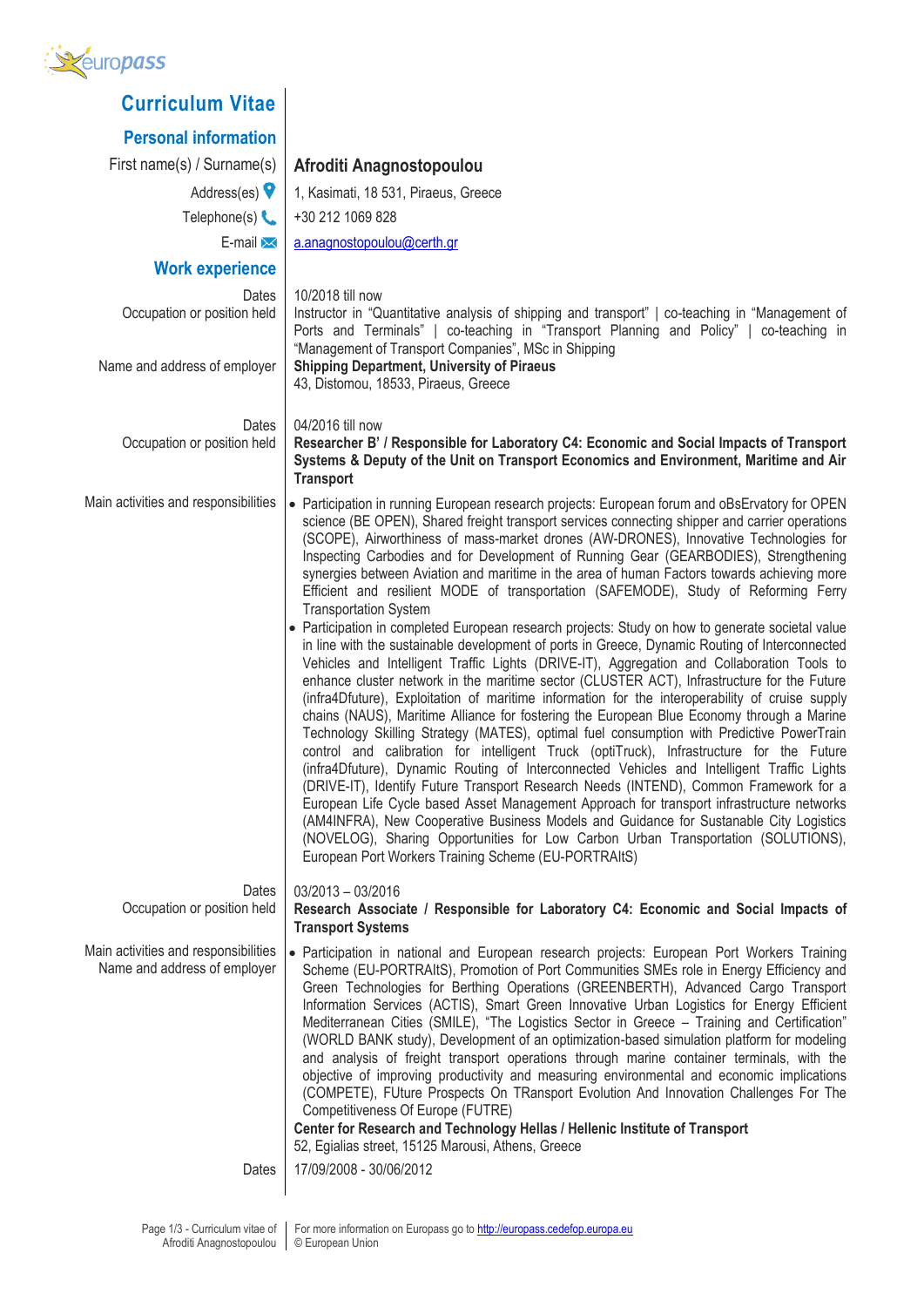

| Occupation or position held<br>Main activities and responsibilities<br>Name and address of employer                   | Researcher<br>• Energy-aware enterprise systems for low-carbon intelligent operations (ARTISAN), Collaborative<br>Optimization Methods for Vehicle Routing and Scheduling Problems with Product Returns<br>(PEVE III - 2011), Development of urban garbage management system for the Municipality of<br>Athens<br><b>Athens University of Economics and Business</b><br>95, Patission street, 10434, Athens, Greece                                                                                                                                                                                                                                                                                                                                                                                                                                                                                                                                                                                                                                                                                                                                                                                                                                                                                                                                                                                                |
|-----------------------------------------------------------------------------------------------------------------------|--------------------------------------------------------------------------------------------------------------------------------------------------------------------------------------------------------------------------------------------------------------------------------------------------------------------------------------------------------------------------------------------------------------------------------------------------------------------------------------------------------------------------------------------------------------------------------------------------------------------------------------------------------------------------------------------------------------------------------------------------------------------------------------------------------------------------------------------------------------------------------------------------------------------------------------------------------------------------------------------------------------------------------------------------------------------------------------------------------------------------------------------------------------------------------------------------------------------------------------------------------------------------------------------------------------------------------------------------------------------------------------------------------------------|
| <b>Education and training</b>                                                                                         |                                                                                                                                                                                                                                                                                                                                                                                                                                                                                                                                                                                                                                                                                                                                                                                                                                                                                                                                                                                                                                                                                                                                                                                                                                                                                                                                                                                                                    |
| Dates                                                                                                                 | 07/2009 - 12/2012                                                                                                                                                                                                                                                                                                                                                                                                                                                                                                                                                                                                                                                                                                                                                                                                                                                                                                                                                                                                                                                                                                                                                                                                                                                                                                                                                                                                  |
| Title of qualification awarded<br><b>Topic</b><br>Grade<br>Name and type of organisation                              | <b>PhD in Operations Research</b><br>Transport Economics: Development of Optimization Methods for Complex Transport Problems<br>10<br>Department of Management Science and Technology                                                                                                                                                                                                                                                                                                                                                                                                                                                                                                                                                                                                                                                                                                                                                                                                                                                                                                                                                                                                                                                                                                                                                                                                                              |
| providing education and training                                                                                      | Athens University of Economics and Business                                                                                                                                                                                                                                                                                                                                                                                                                                                                                                                                                                                                                                                                                                                                                                                                                                                                                                                                                                                                                                                                                                                                                                                                                                                                                                                                                                        |
| Dates<br>Title of qualification awarded<br>Grade<br>Name and type of organisation<br>providing education and training | 09/2007 - 11/2008<br><b>MSc in Computer Science</b><br>2.1 (Upper Second Class, B+)<br>Department of Computer Science<br>University College London                                                                                                                                                                                                                                                                                                                                                                                                                                                                                                                                                                                                                                                                                                                                                                                                                                                                                                                                                                                                                                                                                                                                                                                                                                                                 |
| Dates<br>Title of qualification awarded                                                                               | 09/2002 - 11/2006<br>BSc in Management Science and Technology (Specialization: Supply Chain Management and<br>Sales)                                                                                                                                                                                                                                                                                                                                                                                                                                                                                                                                                                                                                                                                                                                                                                                                                                                                                                                                                                                                                                                                                                                                                                                                                                                                                               |
| Grade<br>Name and type of organisation<br>providing education and training                                            | 7.37<br>Department of Management Science and Technology<br>Athens University of Economics and Business                                                                                                                                                                                                                                                                                                                                                                                                                                                                                                                                                                                                                                                                                                                                                                                                                                                                                                                                                                                                                                                                                                                                                                                                                                                                                                             |
| <b>Research Activity</b>                                                                                              | 15 peer reviewed papers in journals (including a paper in the first-tier journal "Transportation<br>Science")                                                                                                                                                                                                                                                                                                                                                                                                                                                                                                                                                                                                                                                                                                                                                                                                                                                                                                                                                                                                                                                                                                                                                                                                                                                                                                      |
|                                                                                                                       | 29 peer reviewer publications in proceedings of Conferences                                                                                                                                                                                                                                                                                                                                                                                                                                                                                                                                                                                                                                                                                                                                                                                                                                                                                                                                                                                                                                                                                                                                                                                                                                                                                                                                                        |
|                                                                                                                       | 7 chapters in books                                                                                                                                                                                                                                                                                                                                                                                                                                                                                                                                                                                                                                                                                                                                                                                                                                                                                                                                                                                                                                                                                                                                                                                                                                                                                                                                                                                                |
|                                                                                                                       | 2 online stories                                                                                                                                                                                                                                                                                                                                                                                                                                                                                                                                                                                                                                                                                                                                                                                                                                                                                                                                                                                                                                                                                                                                                                                                                                                                                                                                                                                                   |
|                                                                                                                       | 8 articles in press                                                                                                                                                                                                                                                                                                                                                                                                                                                                                                                                                                                                                                                                                                                                                                                                                                                                                                                                                                                                                                                                                                                                                                                                                                                                                                                                                                                                |
|                                                                                                                       | More than 45 presentations in national and international conferences and workshops (paper &<br>abstract reviewed)                                                                                                                                                                                                                                                                                                                                                                                                                                                                                                                                                                                                                                                                                                                                                                                                                                                                                                                                                                                                                                                                                                                                                                                                                                                                                                  |
|                                                                                                                       | 6 Keynote speech presentations                                                                                                                                                                                                                                                                                                                                                                                                                                                                                                                                                                                                                                                                                                                                                                                                                                                                                                                                                                                                                                                                                                                                                                                                                                                                                                                                                                                     |
| <b>Networks / Groups /</b><br><b>Committees</b>                                                                       | Technical Programme Committee Member of EUSPN 2021. The 12 <sup>th</sup> International<br>Conference on Emerging Ubiquitous Systems and Pervasive Networks (EUSPN), November<br>1-4, 2021, Leuven, Belgium<br>Member of the Advisory Board in the EU funded prodPhD project (H2020, No 101005985<br>$\overline{\phantom{a}}$<br>ECTRI Transport Economics and Policy Group Co-leader (01/03/2021 - 28/02/2023)<br>$\overline{\phantom{a}}$<br>Member of the Scientific Committee of the 10 <sup>th</sup> International Congress on<br>$\overline{\phantom{a}}$<br>Transportation Research (ICTR2021), 2-3 September 2021, Rhodes, Greece.<br>Member of the Scientific Committee of the 9th International Congress on<br>$\overline{\phantom{a}}$<br>Transportation Research (ICTR2019), 24-25 October 2019, Athens, Greece.<br>Member of the Scientific Committee of the 6th International Virtual Conference on<br>Advanced Scientific Results (SCIECONF-2018), 25 - 29 June 2018, Slovakia.<br>Member of the Scientific Committee of the 7th International Virtual Conference 2018<br>(ICTIC 2018), 2 - 7 April 2018, Slovakia.<br>Member of the Association of Greek Researchers since 2017<br>$\overline{\phantom{a}}$<br>Member of the Scientific Committee of the 5th QUAESTI Scientific Conference -<br>$\overline{\phantom{a}}$<br>Multidisciplinary Studies and Approaches, 9-16 December 2017, Slovakia. |